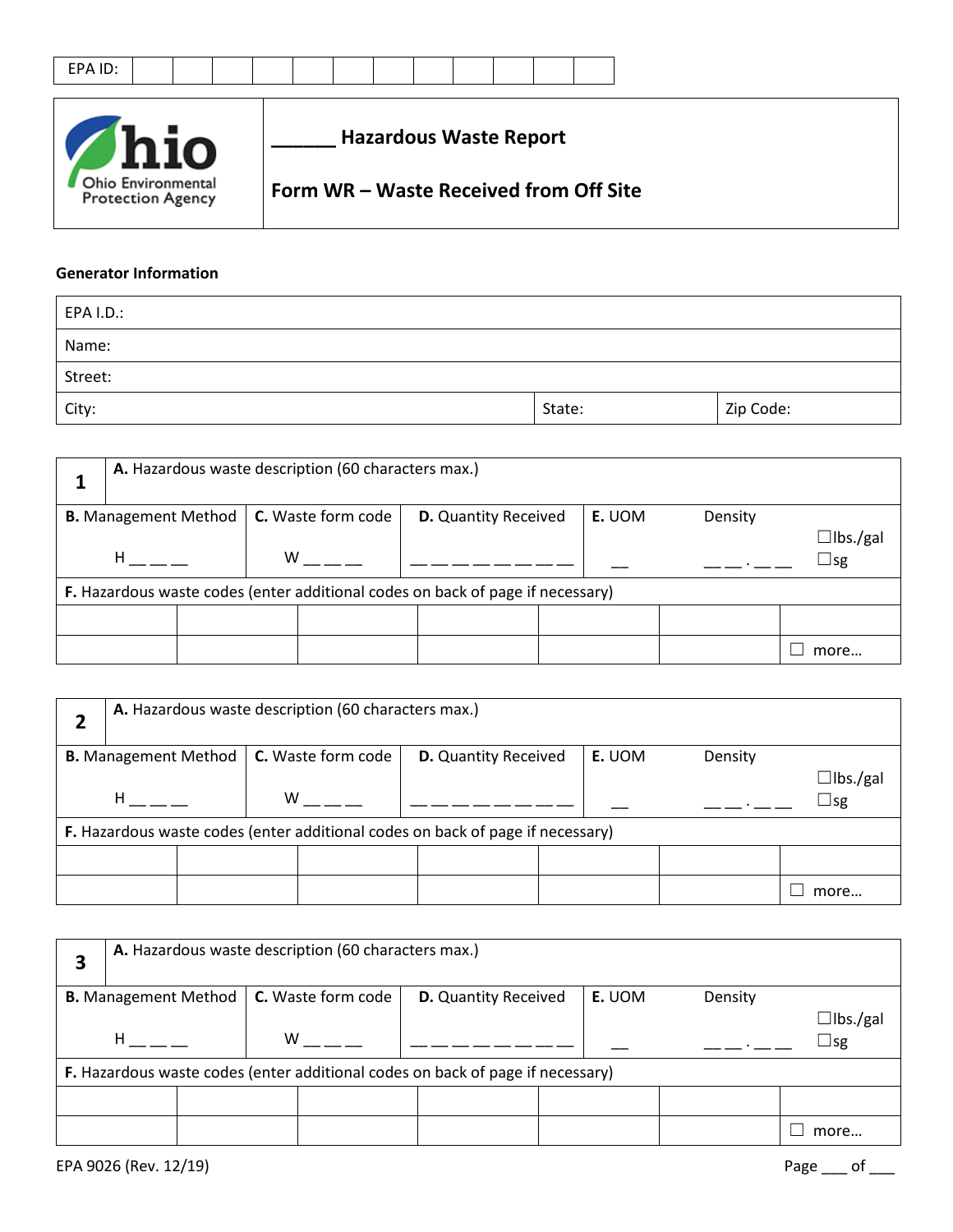|--|--|--|--|--|--|--|--|--|--|--|--|

| $\mathbf{1}$ | Additional waste codes: |  |  |  |  |  |  |  |  |  |  |
|--------------|-------------------------|--|--|--|--|--|--|--|--|--|--|
|              |                         |  |  |  |  |  |  |  |  |  |  |
|              |                         |  |  |  |  |  |  |  |  |  |  |
|              |                         |  |  |  |  |  |  |  |  |  |  |
|              |                         |  |  |  |  |  |  |  |  |  |  |
|              |                         |  |  |  |  |  |  |  |  |  |  |
|              |                         |  |  |  |  |  |  |  |  |  |  |
|              |                         |  |  |  |  |  |  |  |  |  |  |

| $\overline{2}$ | Additional waste codes: |  |  |  |  |  |  |  |  |  |  |
|----------------|-------------------------|--|--|--|--|--|--|--|--|--|--|
|                |                         |  |  |  |  |  |  |  |  |  |  |
|                |                         |  |  |  |  |  |  |  |  |  |  |
|                |                         |  |  |  |  |  |  |  |  |  |  |
|                |                         |  |  |  |  |  |  |  |  |  |  |
|                |                         |  |  |  |  |  |  |  |  |  |  |
|                |                         |  |  |  |  |  |  |  |  |  |  |
|                |                         |  |  |  |  |  |  |  |  |  |  |

| $\overline{\mathbf{3}}$ | Additional waste codes: |  |  |  |  |  |  |  |  |  |  |
|-------------------------|-------------------------|--|--|--|--|--|--|--|--|--|--|
|                         |                         |  |  |  |  |  |  |  |  |  |  |
|                         |                         |  |  |  |  |  |  |  |  |  |  |
|                         |                         |  |  |  |  |  |  |  |  |  |  |
|                         |                         |  |  |  |  |  |  |  |  |  |  |
|                         |                         |  |  |  |  |  |  |  |  |  |  |
|                         |                         |  |  |  |  |  |  |  |  |  |  |
|                         |                         |  |  |  |  |  |  |  |  |  |  |